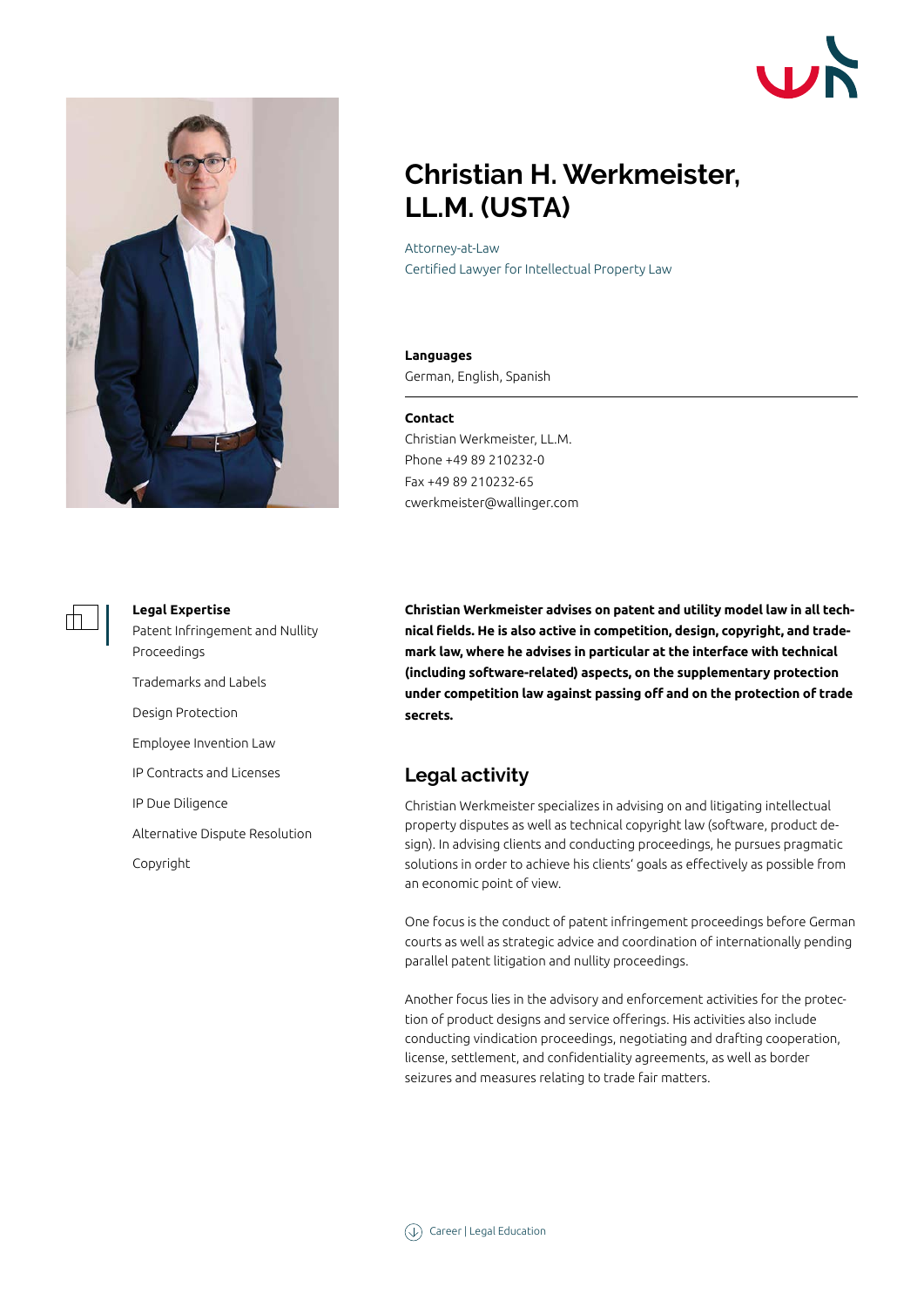

### **Legal Expertise**

Patent Infringement and Nullity Proceedings

Trademarks and Labels

Design Protection

Employee Invention Law

IP Contracts and Licenses

IP Due Diligence

Alternative Dispute Resolution

Copyright

# **Christian H. Werkmeister, LL.M. (USTA)**

### **Career**

**2**

**3**

**1**

Since 2021 Attorney at Law at Wallinger Ricker Schlotter Tostmann.

Admitted to the German Bar. Worked as a lawyer for a patent and law firm (three years) as well as for a large German commercial law firm (four years)

Studied law at the University of Frankfurt am Main. Master's degree in International Intellectual Property Law from the University of Exeter/UK and Dresden with a focus on international and national patent and trademark law

## **Legal Education**

Christian Werkmeister studied law at the University of Konstanz, Germany, and obtained a Master of Laws (LL.M.) degree from the Universidad Santo Tomás (USTA) in Bogotá, Colombia.

He was admitted to the German bar in 2013 and initially worked for more than three years as a lawyer at an international patent and law firm specializing in intellectual property in Munich.

Prior to joining WR in 2021, Christian Werkmeister worked for over four years as a lawyer and salary partner at a large German commercial law firm in Munich, where he mainly provided forensic services in the non-technical and technical areas as well as legal advice. Since 2017, Mr. Werkmeister has been qualified as a Licensed Specialist for Intellectual Property.